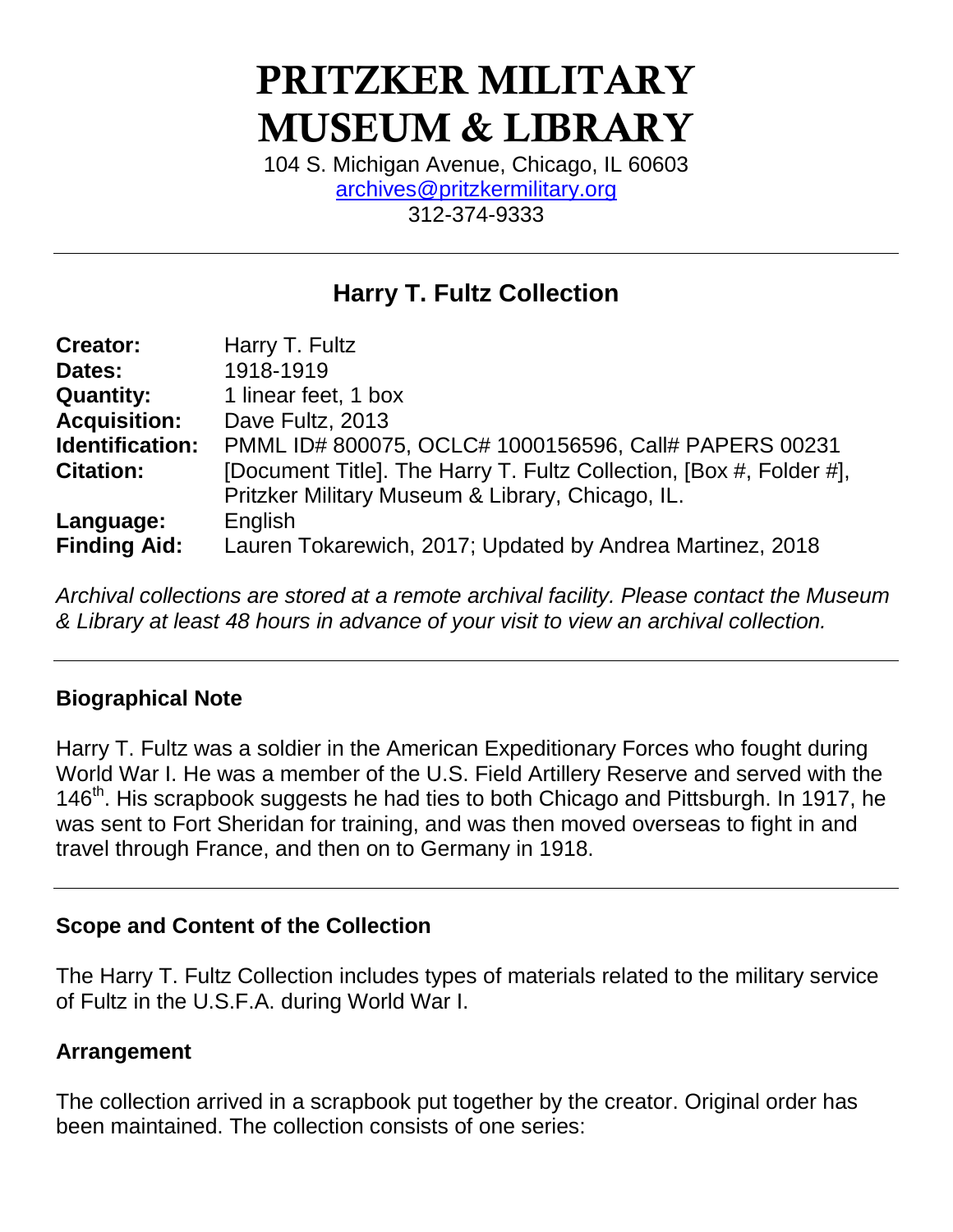#### **Series One: Scrapbook**

A scrapbook created during World War I by Harry T. Fultz that includes photographs, passages and poems of America, his travel in Europe due to his fighting in the war, and an addendum written in 1957.

## **Rights**

Copyrights held by Dave Fultz were transferred to the Pritzker Military Museum & Library. All other rights are held by the author or publisher. Users assume responsibility for following copyright laws as established by US Code Title 17.

# **Key Subjects**

This collection is indexed under the following headings in the Library's online catalog. Researchers interested in materials about related topics, persons, or places should search the catalog using these subject headings.

## **Subjects:**

American poetry. Documentary photography. Germany--Description and travel. **Scrapbooks** United States. Army. American Expeditionary Forces. World War, 1914-1918.

#### **Container List**

| Box Folder | Item ID $#$ | <b>Title</b>                                                | <b>Dates</b> |
|------------|-------------|-------------------------------------------------------------|--------------|
|            |             | Series 1: Scrapbook                                         |              |
|            | 800075      | Journeys in France and Germany with<br>the A.E.F. 1918-1919 | 1918-1919    |
|            |             | Page 1 - Small Cut Out Photo of Air<br><b>Corps Fultz</b>   |              |
|            |             | Page 2 - Title Page of the Scrapbook                        |              |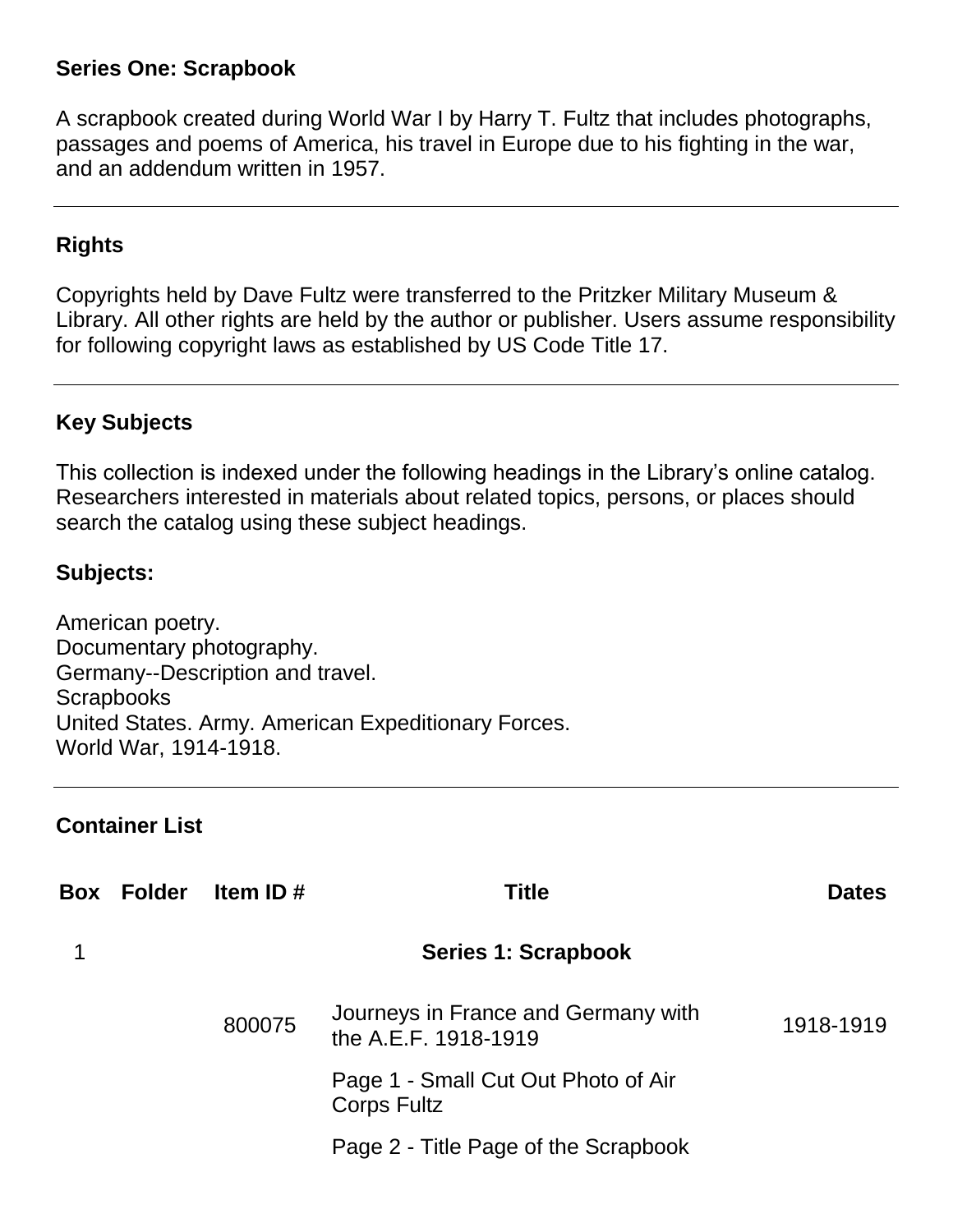Page 3 - Picture of Fultz with a Stylized Quote

Page 4 - Sections Table of Contents Page

Page 5 - Preface

Page 6 - The America We Know Introduction Page

Page 7 - A Picture of America

Page 8 - Photos of Western **Pennsylvania** 

Page 9 - A Picture of America (blank)

Page 10 - Picture of Family Members and a Farm

Page 11 - A Picture of America with Paragraph about Children

Page 12 - Photos of Children and **Babies** 

Page 13 - A Picture of America with Paragraphs about Nature

Page 14 - Photos of Farm Animals

Page 15 - A Picture of America with a Song

Page 16 - Photos of Pittsburgh and Chicago

Page 17 - A Picture of America with Quotes about Industrialism

Page 18 - Photos of a Construction Site in Chicago and Steel Mill and Mines in Pennsylvania

Page 19 - Small Paragraph and Photo on Fighting

Page 20 - Fort Sheridan Introduction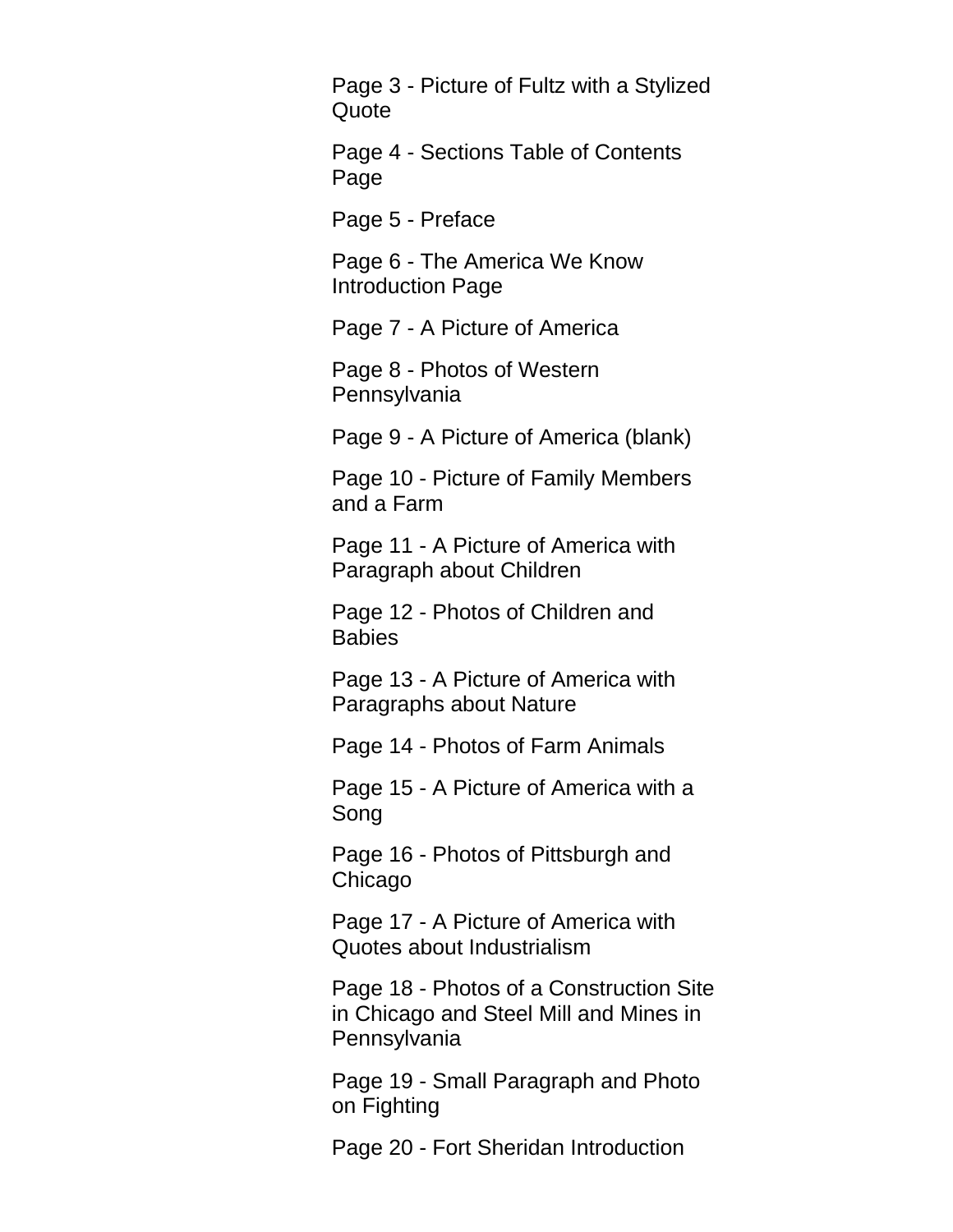Page Page 21 - Photos of Fort Sheridan Page 22 - Photos of Fort Sheridan Nov-1917 Page 23 - Handwritten Copy of Special r age 25 - Handwirtten Oopy of Opecial 27-Nov-17<br>Orders No. 83 Page 24 - Samur F.A.S.I. Introduction Page Page 25 - Photos of Saumur Page 26 - Photos and Written Descriptions of Saumur Page 27 - Photos of Saumur, Some Around Le Loire Page 28 - Photos of Buildings and People in Samure Page 29 - Blank Page Page 30 - Photo of Angers with Wall of Old Castle Page 31 - Angers-Mongazon Introduction Page Page 32 - Passages of Poetry Page 33 - Photo of Base Hospital No. 27 with Continued Poetry Passage Page 34 - Photos of Buildings in Angers and Mongazon Page 35 - Photos of Angers Page 36 - Angers, France, with Passage Page 37 - Photos of Gardens, Wheatfields and Waterfront Page 38 - Photos of People and a Field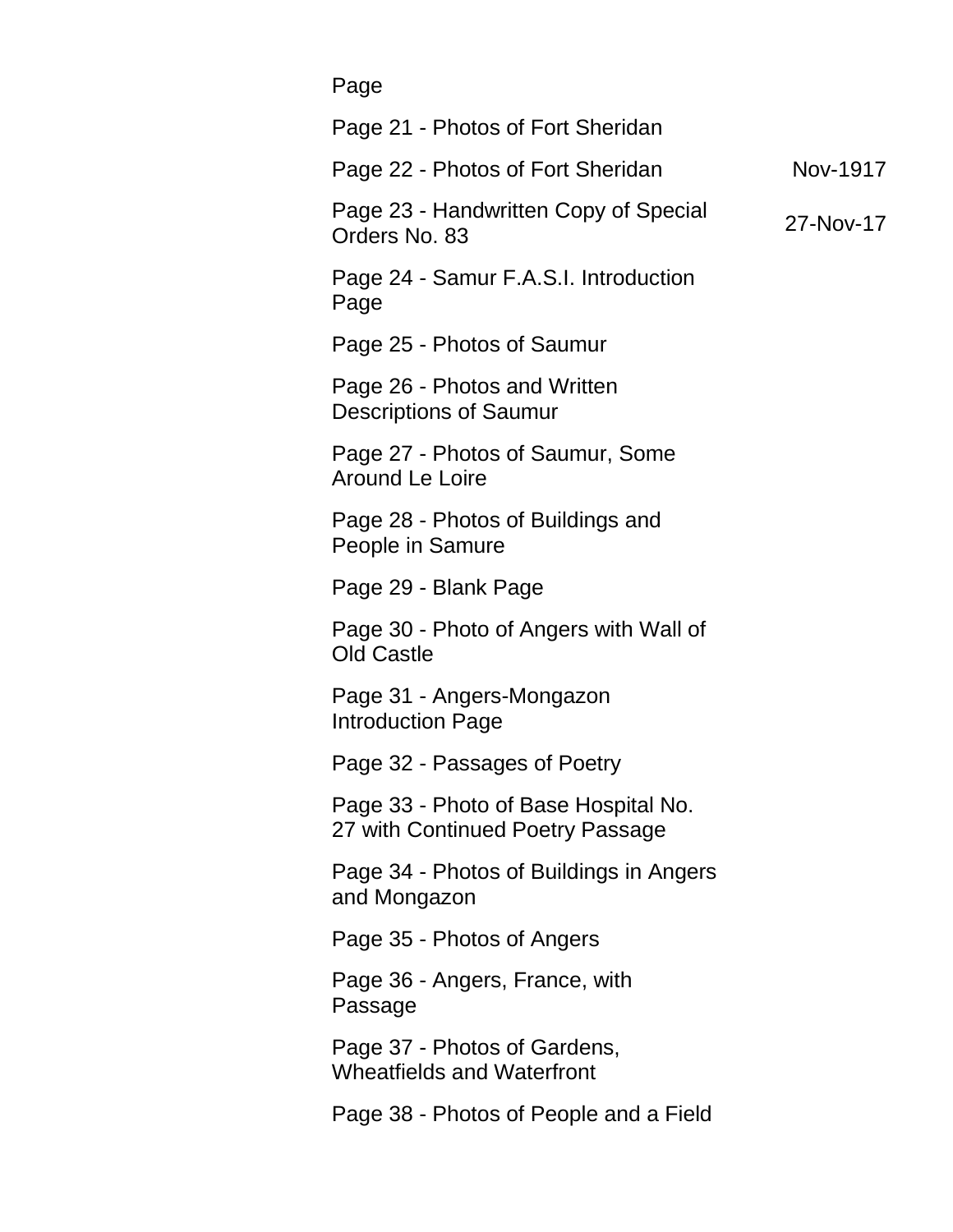Page 39 - Angers, American Wounded from Second Battle of the Marne Photos and Passage

Page 40 - Photos of Women and a Field

Page 41 - Photo of a Child Dressed as Uncle Sam and Photos of Nature

Page 42 - Photo of a Cottage

Page 43 - Blank Page

Page 44 - Blank Page

Page 45 - Libourne Introduction Page

Page 46 - Photos of Artillery Training Camp de Souge and Firing Range

Page 47 - Photos of Libourne and 3rd Battalion 146th Field Artillery

Page 48 - Photos of Children

Page 49 - Small Cut Out Photo of a Child

Page 50 - Blank Page

Page 51 - The Auvergne Introduction Page with Letter

Page 52 - Photos of Various Army **Captains** 

Page 53 - Photos of Clemmond-Ferrand, a Lieutenant and a Playing Field

Page 54 - Photos of Children with a Passage

Page 55 - Photos of Soldiers and Scenery with Passages

Page 56 - Photo of the Chow Line and Song about a Chow Line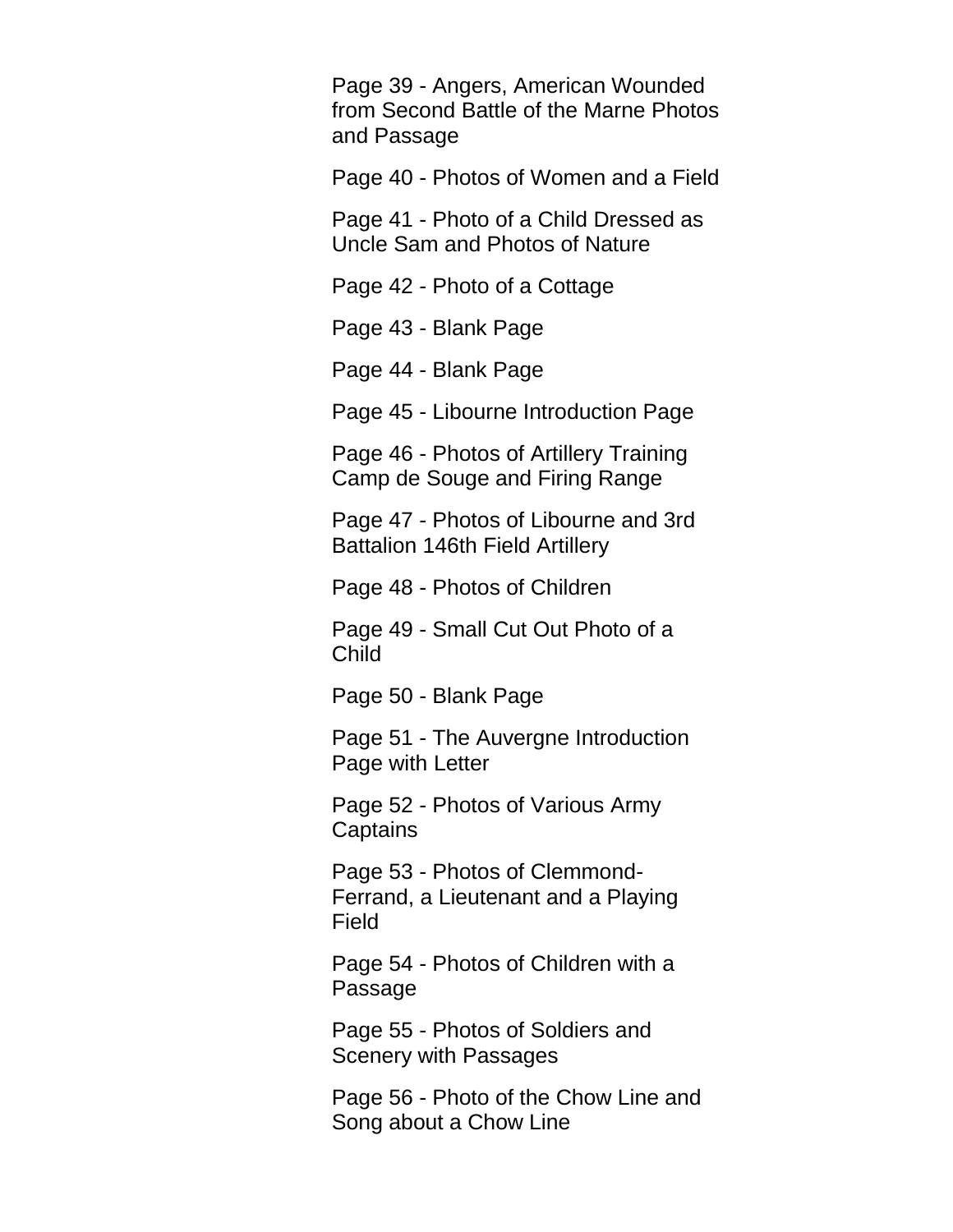| Page 57 - Chateau Thierry Introduction<br>Page                         |          |
|------------------------------------------------------------------------|----------|
| Page 58 - Photos of Soldiers and Jeeps                                 |          |
| Page 59 - Photo of Highlands at<br>Chateau Thierry with a Passage      |          |
| Page 60 - Photos of Soldiers at<br><b>Chateau Thierry</b>              |          |
| Page 61 - Photo of Fields and a<br>Downed American Plane with Passages |          |
| Page 62 - Photos of Soldiers                                           |          |
| Page 63 - Photos of Camouflaged Gun                                    |          |
| Page 64 - Photos of the Town Near<br><b>Chateau Thierry</b>            |          |
| Page 65 - Photo of Chateau Thierry and<br>Passage                      |          |
| Page 66 - Overhead Shot of France                                      |          |
| Page 67 - Photo of Graves with a<br>Passage                            | Jul-1918 |
| Page 68 - Blank Page                                                   |          |
| Page 69 - St. Mihiel Introduction Page                                 |          |
| Page 70 - Photo of Regimental<br>Headquarters of 146th F.A.            |          |
| Page 71 - The Meause-Argonne<br>Introduction Page with Passage         |          |
| Page 72 - Photos of III Battalion Guns<br><b>Being Placed at Marre</b> |          |
| Page 73 - Photos of Camp and Set Up<br><b>Near Marre</b>               |          |
| Page 74 - Photos of F-Battery<br>Headquarters                          |          |
| Page 75 - Photo of Regimental                                          |          |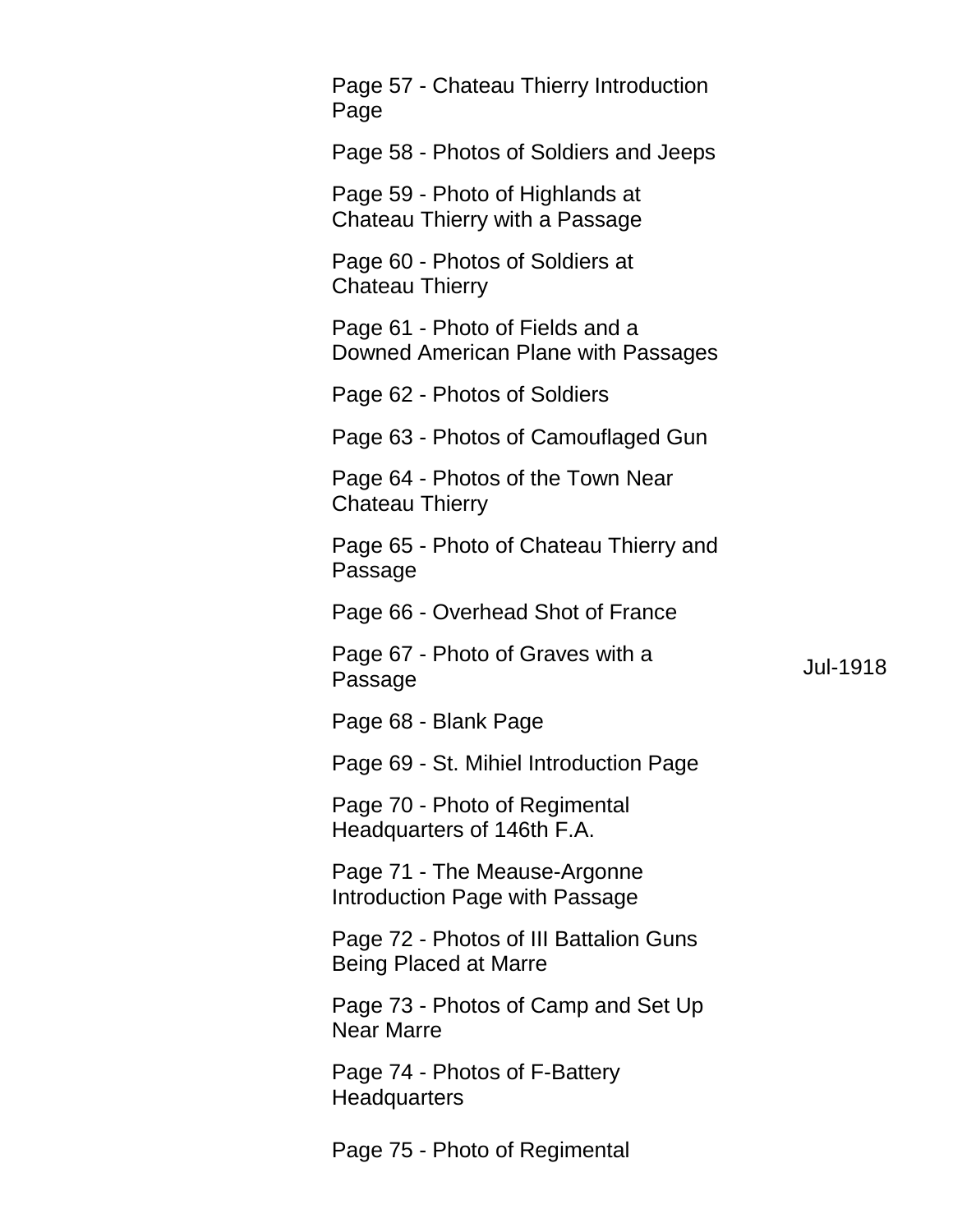Headquarters and Battery F in Position

Page 76 - Photos of Woods and Road with Passages

Page 77 - Photo of Valley of the Meuse with Passage

Page 78 - Blank Page

Page 79 - Blank Page

Page 80 - Blank Page

Page 81 - Transition Introduction Page with Photo of French Village

Page 82 - Photos of Shrine, Fields and Convoy on the Way to Germany

Page 83 - Blank Page

Page 84 - Blank Page

Page 85 - Germany and the Rhine Introduction Page

Page 86 - Photos of Fields and Buildings of Germany

Page 87 - Photos of and Around the Rhine

Page 88 - Photos of Artillery and Woods in Germany

Page 89 - Photos of Cologne Cathedral r age open notes of cologne cathedral and Passages Apr-1919

Page 90 - Photos of Scenery and Men at Parade Rest

Page 91 - Photos of Buildings on the River

Page 92 - Photos of Soldiers

Page 93 - Photos of Ships, Steel Mills and Men Playing Soccer